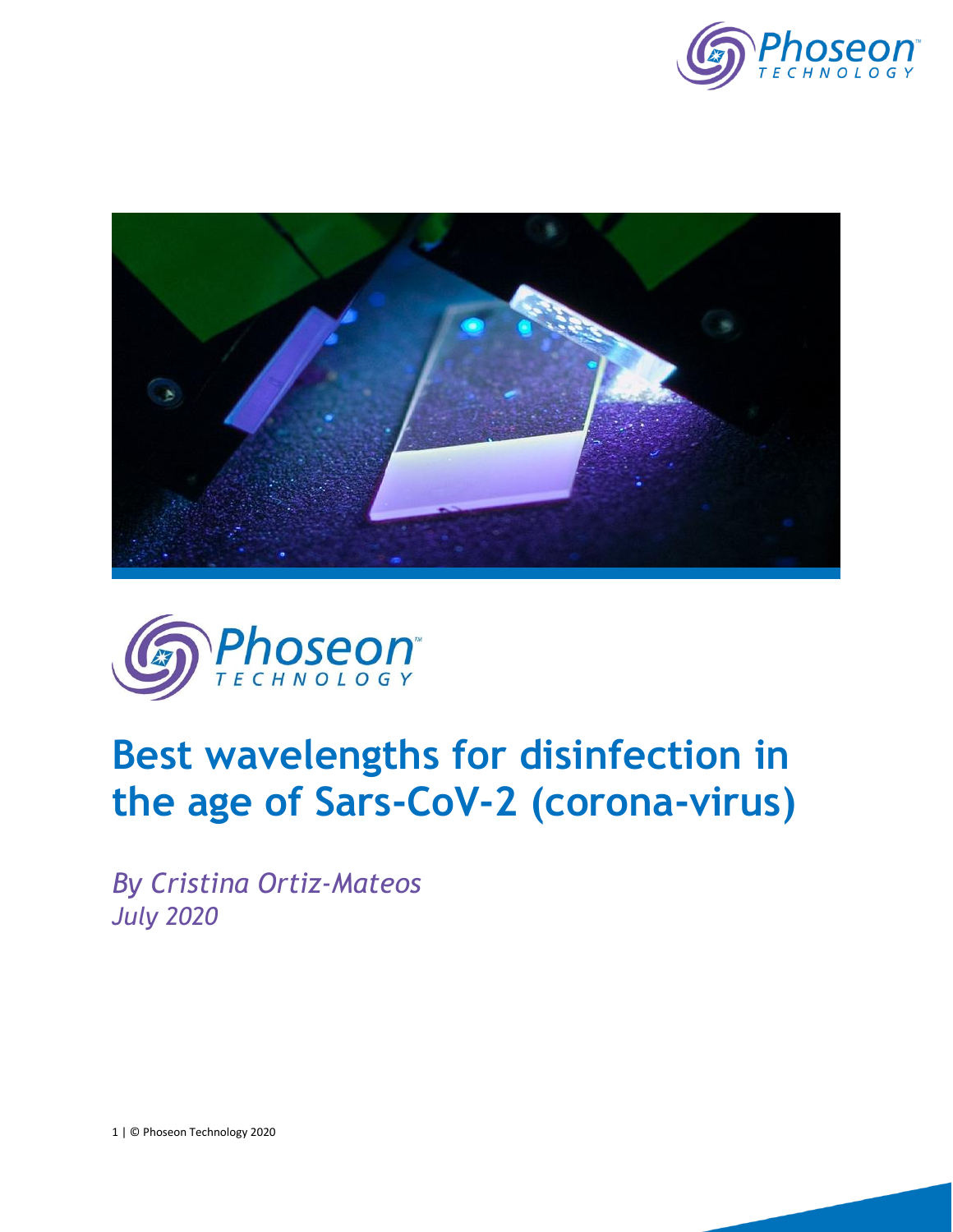

UV LED radiation has proven to be an effective and innovative measure for disinfection and decontamination. Wavelengths affect different bonds within biological molecules. Therefore, determining what wavelengths are most effective against specific microorganisms and macromolecules can greatly impact the capability of a lab to ensure accurate and consistent results as far as maintaining experimental parameters goes.

| <b>Disinfection</b>                                                                                                                                           | <b>Decontamination</b>                                                           |
|---------------------------------------------------------------------------------------------------------------------------------------------------------------|----------------------------------------------------------------------------------|
| Inactivation of microorganisms:                                                                                                                               | Inactivation of biological molecules:                                            |
| viruses, bacteria, and fungi                                                                                                                                  | DNA, RNA, and Enzymes                                                            |
| Current Techniques: Chemicals, Heat,                                                                                                                          | Current Techniques: Chemicals, Heat,                                             |
| Ethlene Oxide, Steam                                                                                                                                          | Scrubbing, Rinsing                                                               |
| UV LEDs effectively inactivate<br>microorganisms such as Influenza A,<br>Clostridium difficile spores, Aspergillis<br>brasiliensis, and Staphylococcus Aureus | UV LEDs effectively inactivate hard target<br>biological molecules, even RNase A |

## What is the difference between disinfection and decontamination?

## Common applications for UV LED disinfection/decontamination

While UV LED technology can be a great ally for most laboratories by increasing accuracy and consistency of results while reducing time and cost in experiment trials, there are specific areas of study were UV LED can make a tremendous impact:

- 1. **Improving RNA driven protocols and results** –By completely inactivating RNase A1, an enzyme present in most surfaces that degrades RNA samples.
- 2. **Vaccine development research and manufacturing** Testing with UV LED can be a fast track to rapid and cost-effective virus inactivation; an essential technique when developing vaccines.
- 3. **Microbiology laboratories** Whether the purpose is to reuse or to properly dispose of equipment, disinfection is an everyday necessity in microbiology labs. As opposed to other techniques, UV LED technology has proven to achieve complete levels of disinfection in microplates or pipettes2 while leaving no residue behind. This zero-trace result is rarely seen by other disinfection approaches. Phoseon disinfection products have efficiently inactivated viruses, bacteria, and fungi from a variety of surfaces<sup>3</sup>.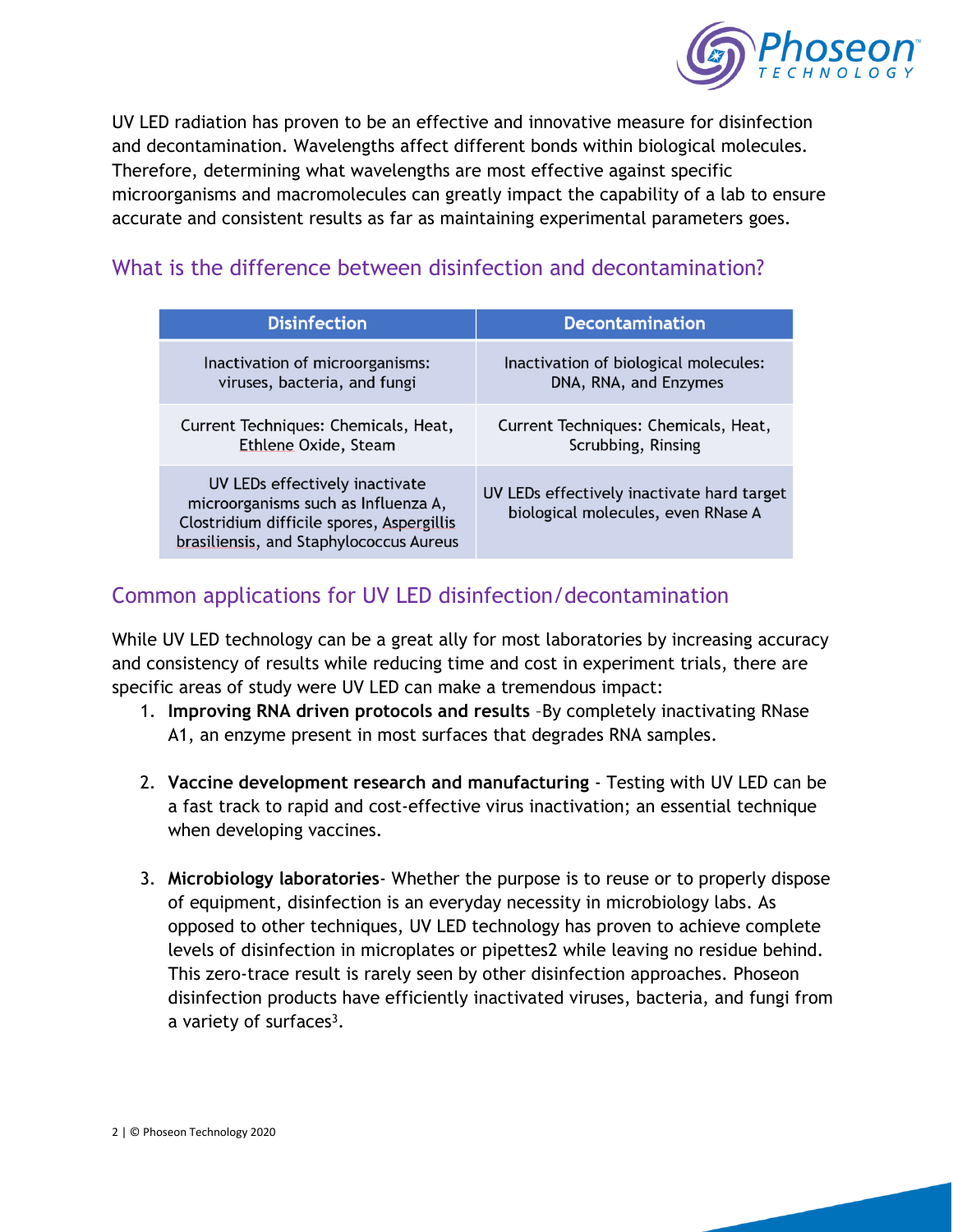

### How to choose best wavelengths for disinfection?

The standard recommendation is a comparison model approach, starting with literature review: what have others done in similar situations and how successful were they? As you look for wavelengths that match your specific goals, make sure to keep in mind these characteristics about the target species for inactivation:

- Size
- Structure (including similar amino acids and ionic behavior)
- Kingdom and Family
- Biochemical information such as reaction pockets or active sites
- The microenvironment of chromophores

Wavelengths, dosage levels, and exposure time will all be impacted by the characteristics above. In addition, the object or organism that will be released from contaminants must be taken into consideration as well. For example, if mammalian cells are the ones that will be subject to disinfection, it's important to make sure that the dosage and wavelength do not impact relevant cellular functioning.

#### Wavelengths used for common and challenging contaminants

**222 nm and below:** studies surrounding the 200-222 nm wavelength range predict its ability to inactivate microbes while remaining safe for humans. This is due to the fact that light in the 200-222 nm range can only transverse small organisms such as bacteria or viruses and is not able to affect larger biological samples like mammalian cells<sup>4</sup>. There are not many conclusive and specific reports on the 222 nm mechanism of action. Most assume inactivation is due to DNA damage through dimer formation. In addition, protein UV absorption at this range is attributed to peptide bonds<sup>5</sup>. Given sufficient irradiance and dose, some argue protein damage could be possible.

**254 nm:** deactivates biomolecules by attacking the structure of nucleic acids. This is the common wavelength used by mercury UV lamps.

**260 -265 nm:** it is known as an effective bactericide and has shown great results against viruses like the Influenza A<sup>3</sup>. It also relies on nucleic acid damage as a mechanism of action and it is available in UV LED lamps.

*The best absorbance range for nucleic acids is 240-275 nm, this is due to the*  $π → π∗$  *transitions of the bases in purine and pyrimidine rings5*

**275-278 nm**: this wavelength range is able to deactivate biomolecules through disturbing their protein structures. This is due to the peak absorption of the aromatic amino acids Tryptophan (W) and Tyrosine (T) at this wavelength range, as well as the absorption of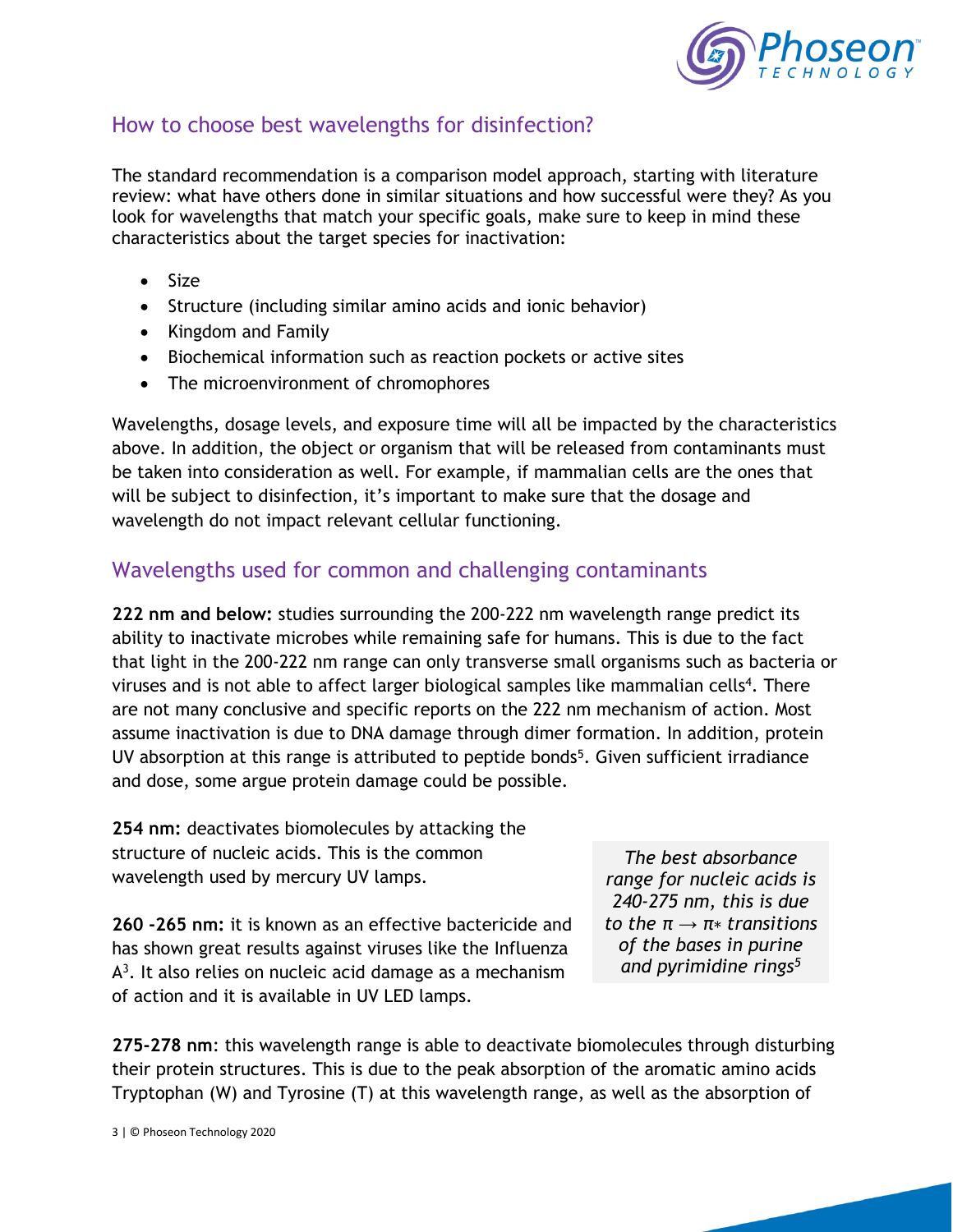

Cysteine (making changes to disulfide bonds)<sup>5</sup>. These structural modifications interfere with protein functionality, therefore resulting in the inactivation of the target organisms. For example, this wavelength acts on RNase A via an effect on the aromatic amino acids proximal to disulfide bonds, reaching its complete inactivation (as shown in column 1 of Figure 1). It has shown great results against common bacteria (such as S. Aureus) and proven effective against fungi like *Aspergillus brasiliensis* and *Clostridium difficile* (in synergy with  $365$  nm $)^3$ .

**365 nm:** this wavelength is thought to target the Lysine side chain and help destabilize the reaction pocket of enzymes like RNase A. When used in combination with 278nm light researchers at Phoseon have found complete, irreversible inactivation of RNaseA<sup>11</sup>. RNase A is one of the most challenging contaminants in laboratories. The complete inactivation of this enzyme in a matter of minutes opens up new possibilities, making research faster and more accurate. The 365nm synergy with 278nm has also been effective for fungal inactivation3. In addition, 365 nm has been shown to produce single-strand DNA breaks<sup>6</sup>.

**405 nm:** This wavelength has shown the peak absorption within the 400-420 nm bluepurple range at 405 nm<sup>7</sup>. The mechanism of action suggested at this wavelength relies on the formation of oxygen radicals, highly reactive oxygen species that often lead to oxidative damage and cell death<sup>8</sup>. Research on visible light used for disinfection is at an early stage. Its germicidal efficiency is known to be less of that of UVC light, however with high enough dosages, complete inactivation of organisms could be possible.

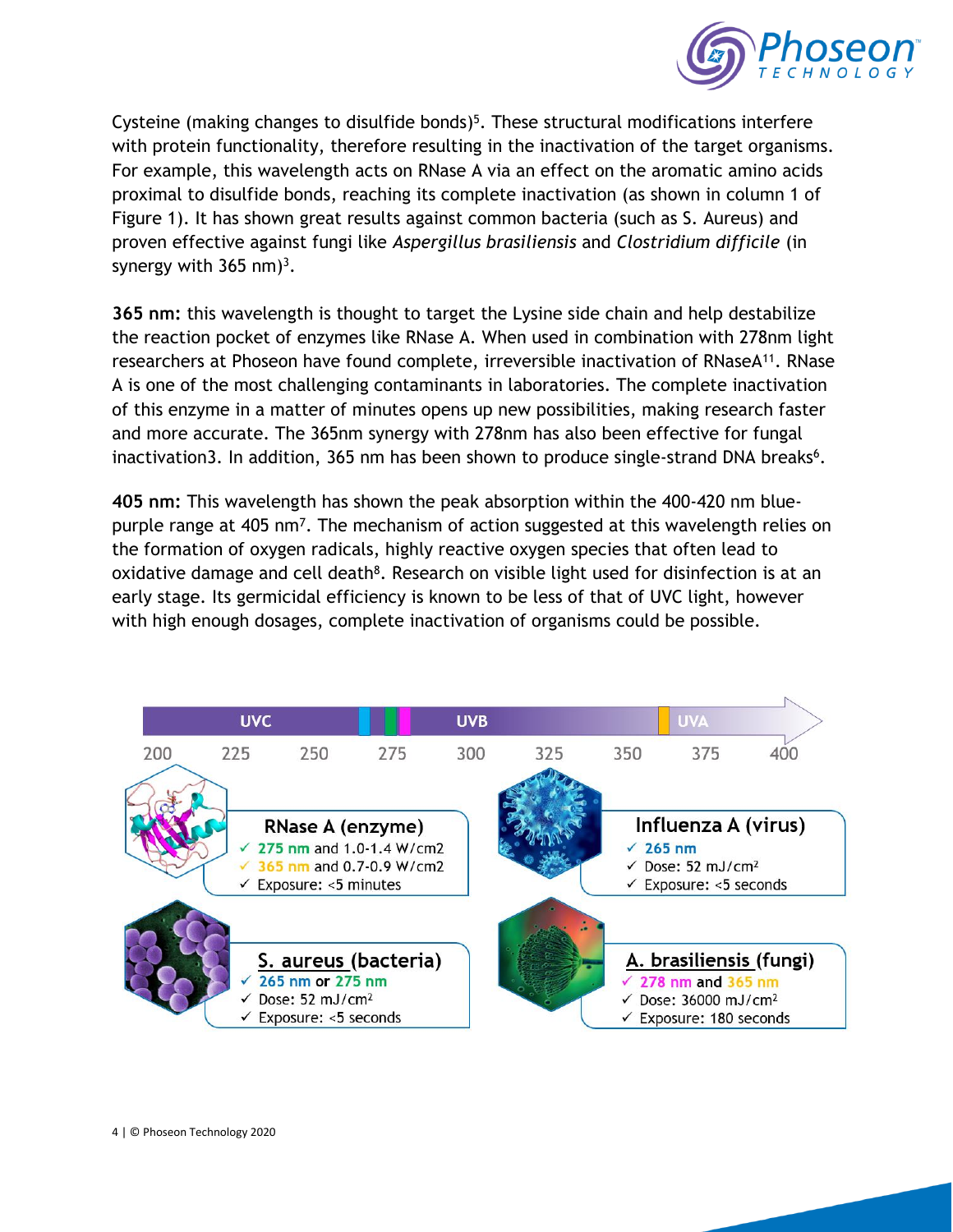

#### *220 nm wavelength in the market*

*LEDs with wavelengths below 250 nm are in an early research stage and have power in the nano-Watt range. With current technology the lowest commercially viable wavelength is 254nm. Our recommendation would be to use one of our 275nm high power systems and take the necessary precautions to avoid direct contact with the light.*

## Wavelengths synergy: a promising inactivation tool

Synergy between UV-A and UV-C for disinfection has been seen before in various microorganisms such as viruses and bacteria9,10. Phoseon's research team proved the power of 275nm and 365nm working in synergy for complete inactivation of RNase A (shown in Figure  $1$ )<sup>11</sup>.



Figure 1. Complete inactivation of RNase A using a combination of 365 nm and 278 nm wavelengths. Distance from the lamp was 25 mm<sup>11</sup>.

As Figure 1 shows, the 278 nm wavelength can inactivate RNase A at an irradiance of 38.5 mW/cm<sup>2</sup> . However, the simultaneous use of 365 nm in combination with 278 nm reduces the irradiance needed for the same level of inactivation, potentially affecting the time needed for complete decontamination (given the direct relation between irradiance, dosage, and time). Highly resistant enzymes (RNase A) can be irreversibly inactivated by targeted wavelength UV LED sources and, further, the enzyme activity can be affected by specific wavelength combinations. This suggests a specific multi-wavelength approach to achieve inactivation of highly resistant organisms<sup>11</sup> and opens doors to further combinations that should be explored between UV-A, UV-C and even into the IR spectrum. The mechanism for this synergistic effect is yet being elucidated, however preliminary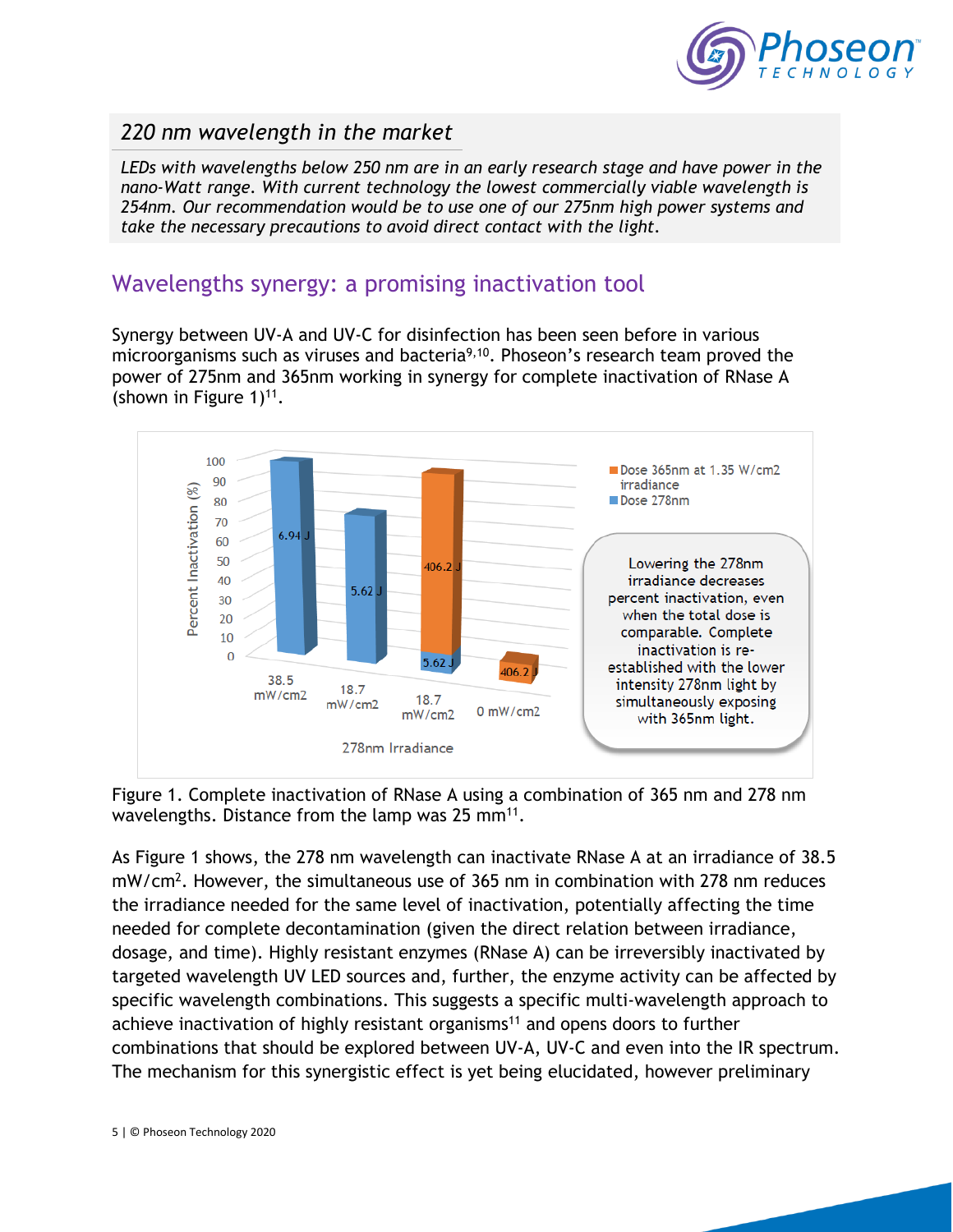

data points to a few factors that might be contributing to the results seen in Figure 1. First, based on Phoseon's laboratory calculations, the 365 nm is an ideal absorption for the NH3+ group in the Lysine side chain, which is near the RNase A reaction pocket.

## How can UV LED inactivate Sars-CoV-2?

As mentioned above, UV LEDs have proven effective against some of the most challenging contaminants, raising the question of whether it would work against the biggest current global threat: SARS-CoV-2. A preliminary study in Boston University inactivated SARS-CoV-2 using UV LED with a dose of 22 mJ/cm2. While data is limited in regards to this novel virus and the best wavelength for its complete inactivation, the information gathered to date can point us in the right direction.

Many research efforts are focused on developing "information libraries". Whether they contain active sites, mutations, or genomic information; having a place where this knowledge is accessible to scientists is imperative for progress. Similarly, developing a wavelength library can be very useful to research labs. So far, we know that novel SARS-CoV-2 and Influenza A (inactivated at 265nm) are both enveloped RNA viruses and may be susceptible to UV inactivation under similar conditions.

Deep and highly controlled ultraviolet light is a key advantage to any disinfection/decontamination equipment. KeyPro<sup>TM</sup> products offer an innovative light source technology with an unmatched level of irradiance (5W/cm<sup>2</sup> ), allowing for greater dosages to act against the most resilient contaminants. Reliable technology, wide range of dosaging, great power, and excellent customer service.



## What is the best wavelength for disinfection?

The answer to this question is highly dependent on experimental goals, however there are two competing candidates for the leading position. Traditionally, the standard peak wavelength for disinfection has been 265nm, since this is the known absorption maxima for nucleic acids. Inactivation occurs due to dimer formation<sup>13</sup>. For many decades mercury lamp systems have been available for disinfection utilizing one of the emission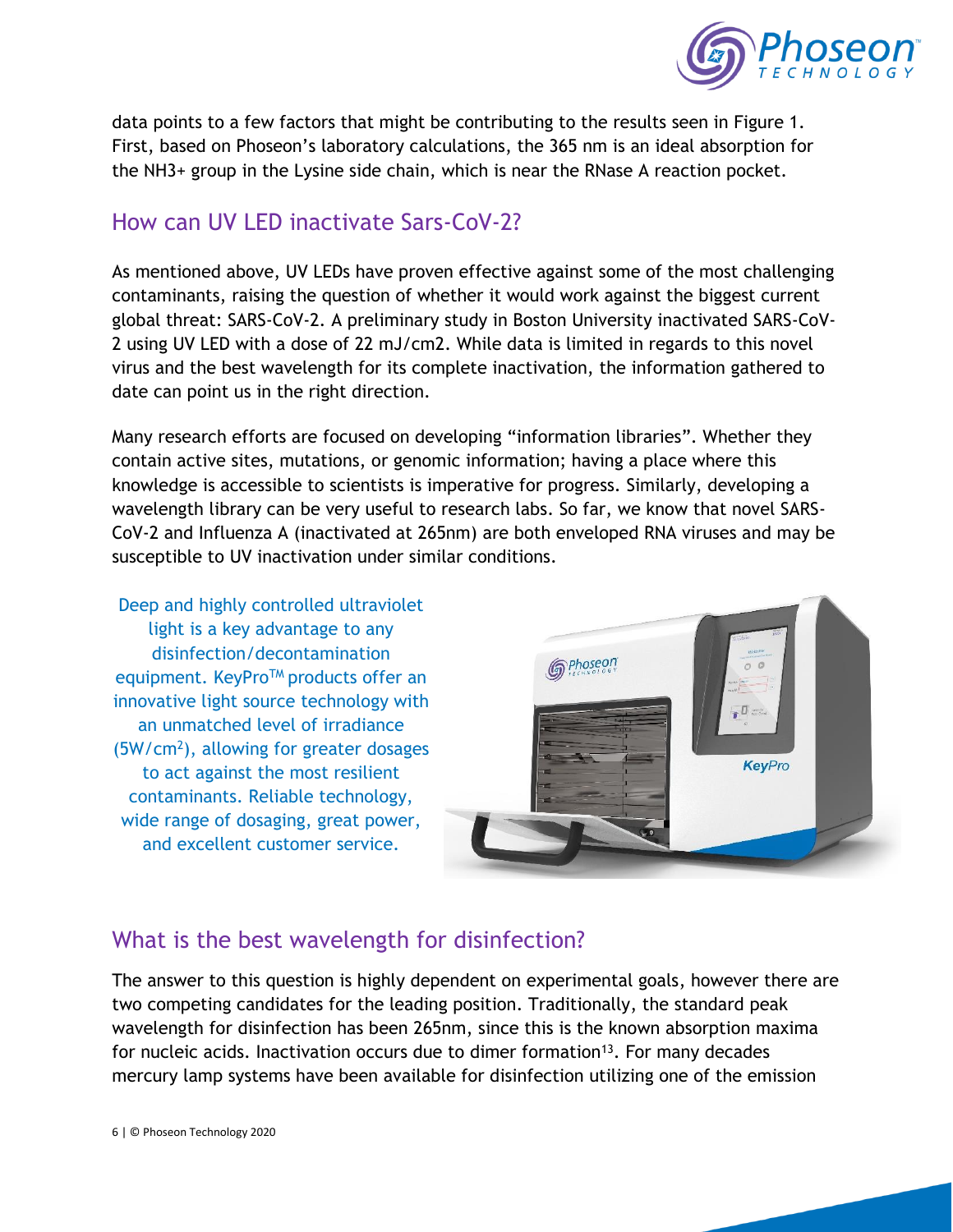

peaks of mercury, 254nm (which also deactivates molecules by attacking nucleic acids). This wavelength is close enough to the absorption peak to be effective.

For decades 275nm-280nm has been known as the peak absorption for proteins, due to essential aromatic amino acids being most affected by this wavelength range. It is now shown that biomolecules can be inactivated by disturbing bonds at this protein level, therefore influencing secondary and tertiary structures. For example, the 280nm wavelength excites the aromatic group of the amino acid Tryptophan, which is preferentially placed near disulfide bonds; destabilizing these vital chemical structures (S-S bonds) will result in deactivation of molecules with minimal chance of reformation.

One of the greatest challenges for disinfection and decontamination is the ability of microorganisms and enzymes to reform after a period of time. Most cells contain a dimer repair mechanism and damaged proteins are generally recycled within cells. Viruses cannot directly repair themselves and must infect a host in order to take advantage of any cellular repair mechanisms. The main objective is then to damage the organism so much that the repair mechanism starts failing. Both greater dosages and the synergistic effect mentioned previously could contribute to the lack or reformation.

265nm and 275-280nm are the most effective wavelengths for disinfection. Depending on the assay in question one may be more beneficial than the other. If working at the DNA level, 265 nm would ideal; if at the protein level, 275-280nm works best. All in all, the high-power UV LED systems available at 275\*nm have enhanced performance that positions them well above any mercury lamp.

\*Phoseon Technology offers the possibility to customize equipment based on the wavelength needed

#### The transition made possible

Phoseon Technology has recently launched volume production of the KeyPro™ Explorer UVC LED evaluation kit, a compact UV LED disinfection and decontamination system that fits the needs of small or developing labs at an affordable cost.

KeyPro Explorer is the perfect transition into UV LED light technology for life sciences purposes. It is a compact, air-cooled, UVC LED system that acts as the best steppingstone to investigate new applications using UVC light. In addition, its user-friendly approach can be great for introducing students and trainees to top-notch techniques in disinfection, photochemical reactions, decontamination, and more…

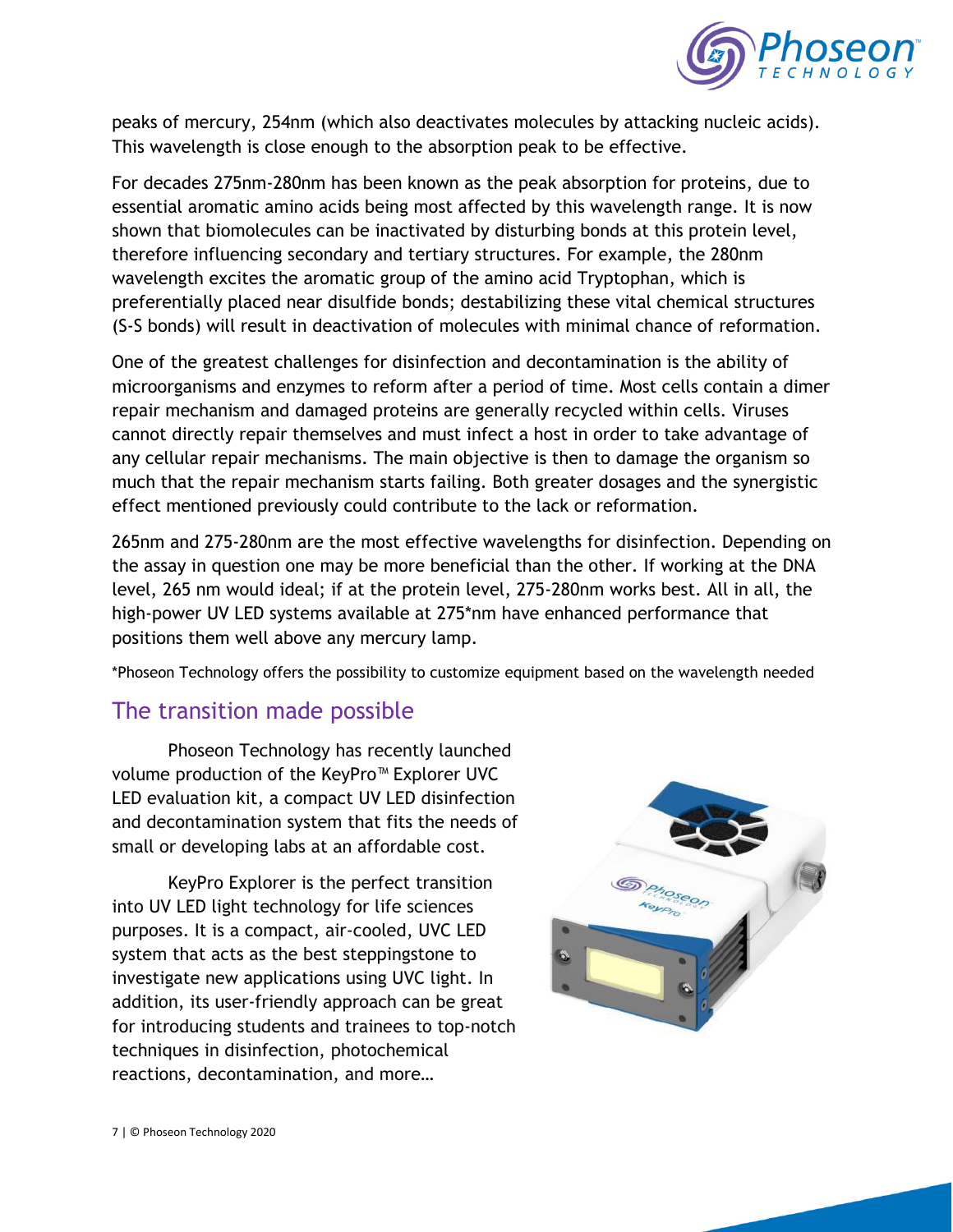

## UV Light Safety Precautions

Ultraviolet light has proven to be damaging to humans when in direct contact. Therefore, it is recommended to use protective measures such as wearing safety goggles, gloves, have restricted access to areas where UV light is in use, and make sure there is no skin exposure to the light source.

The best way to prevent UV light damage is to remove exposure altogether. Our KeyPro KP100 instrument for example has a built-in safety switch on the door to turn off the light if the door is opened.